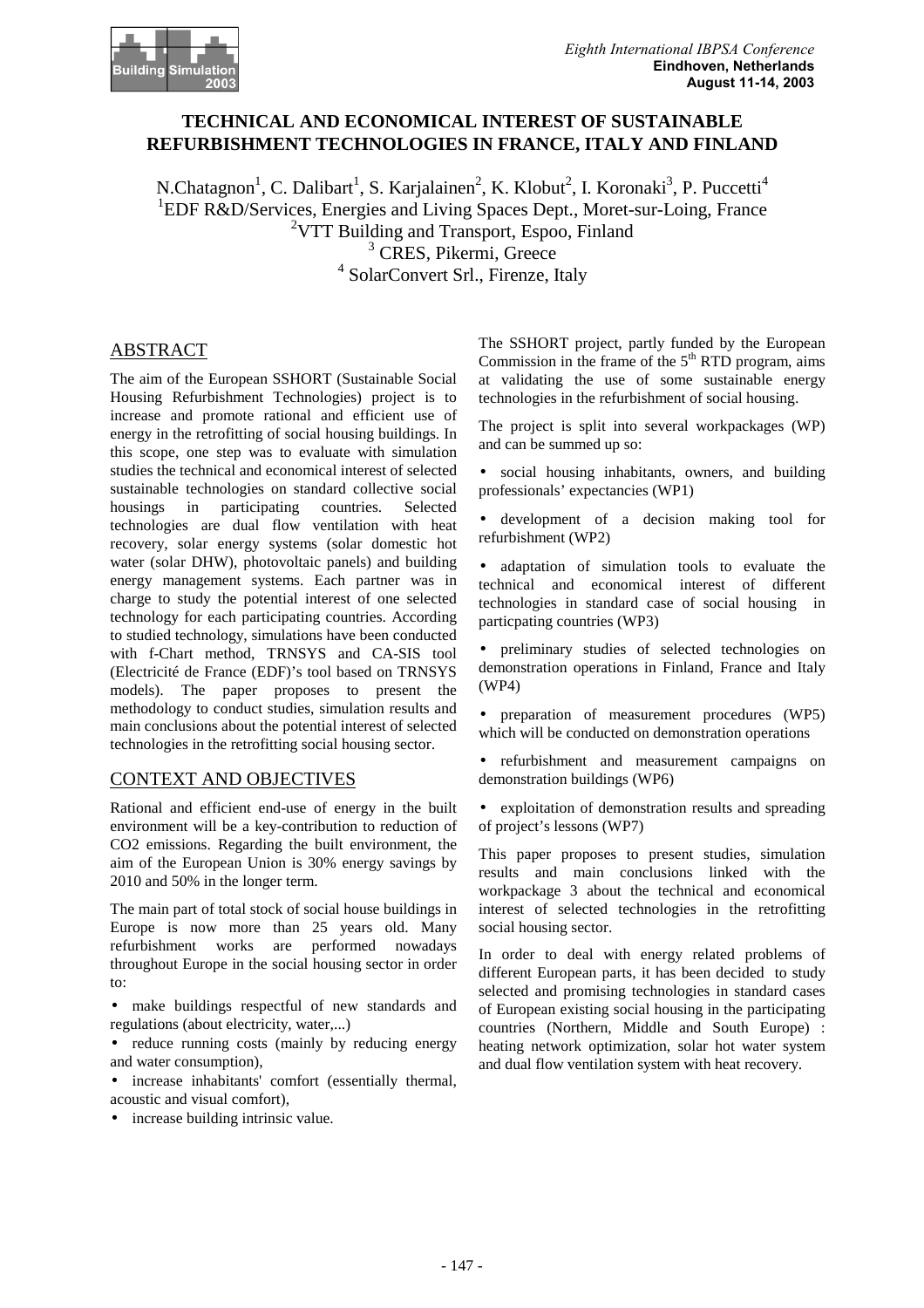# CONTROL OF RADIATOR HEATING SYSTEM

Central heating systems are common in Finland and according to technical analysis greatest available savings and improvement of thermal comfort with hot water heating system lay in better inlet temperature and heat transfer controls.

Heating curve defines the inlet water temperature of heating system after the measurement of outside air temperature. Typically, heating curves are adjusted by method of trial and error. There is no actual feedback control from room air, but when inhabitants complain about uncomfortable thermal conditions, the heating curve is readjusted manually by maintenance staff.

Linked with the typical Finnish situation in social housing, VTT (Technical Research Center of Finland) has worked on the heating network optimization with the development of a method to adjust heating curves automatically. The method contains procedure to calculate a heating curve, which defines

- a) inlet water temperature, or
- b) water flow rate

as a function of outside air temperature. The method has been tested by computer simulations (TRNSYS program).

### **Principle of the method**

To adjust heating curves automatically, room air temperature and outside air temperature are inputs. Fuzzy control system calculates the required change of inlet water temperature or the required change of water flow rate. Figure 1 illustrates the principle for the change of inlet water temperature.



*Figure 1 : Principle of the fuzzy control syste*m

Linear function is used as a model for heating curve and fuzzy system calculates two points needed to define it. The heating curve is adjusted only at night when there is no solar radiation and other heat loads are constant. If the room air temperature is above the set point both in the evening and in the morning, the fuzzy controller calculates how much the inlet water temperature must be lowered. This value is used to define the new heating curve. Adjusting of the heating curve is not done if the room air temperature is above the set point in the evening and below the set point in the morning. Two measurements taken with several hours time step, and showing that the room air

temperature is repeatedly either too high or too low, are required for the adjustment of heating curve to take place.

### **Simulations and main results**

The fuzzy control system was developed with Matlab Fuzzy Toolbox and was connected to TRNSYS simulation software (Klein et al. 1996), which was then used to study and compare the performance of two different control strategies : with (new) and without (old) automatic adjustment of the heating curve.

Simulation period covered four months in winter (and spring). Weather data from Helsinki (Finland) was utilised. The structures of the simulated apartment are typical to Finland. There is a radiator heating system but no thermostatic valves in the building. If the method is able to control that system, it is able to control system with thermostatic valves.

In most of the simulated cases the heating curve defined the inlet water temperature for radiators, but it was also tested how the method is able to adjust heating curve, which defines water flow rate.

Room air temperature is displayed in Figure 2 for two simulated cases where the heating curve defined inlet water temperature. Heating curve was adjusted automatically only in the second case. Results from eight simulation cases are summarised in Table 1.



*Figure 2 : Room air temperature. Above: heating curve was not adjusted (case1a in Table 1). Below: heating curve was adjusted automatically (case 1b in Table 1).*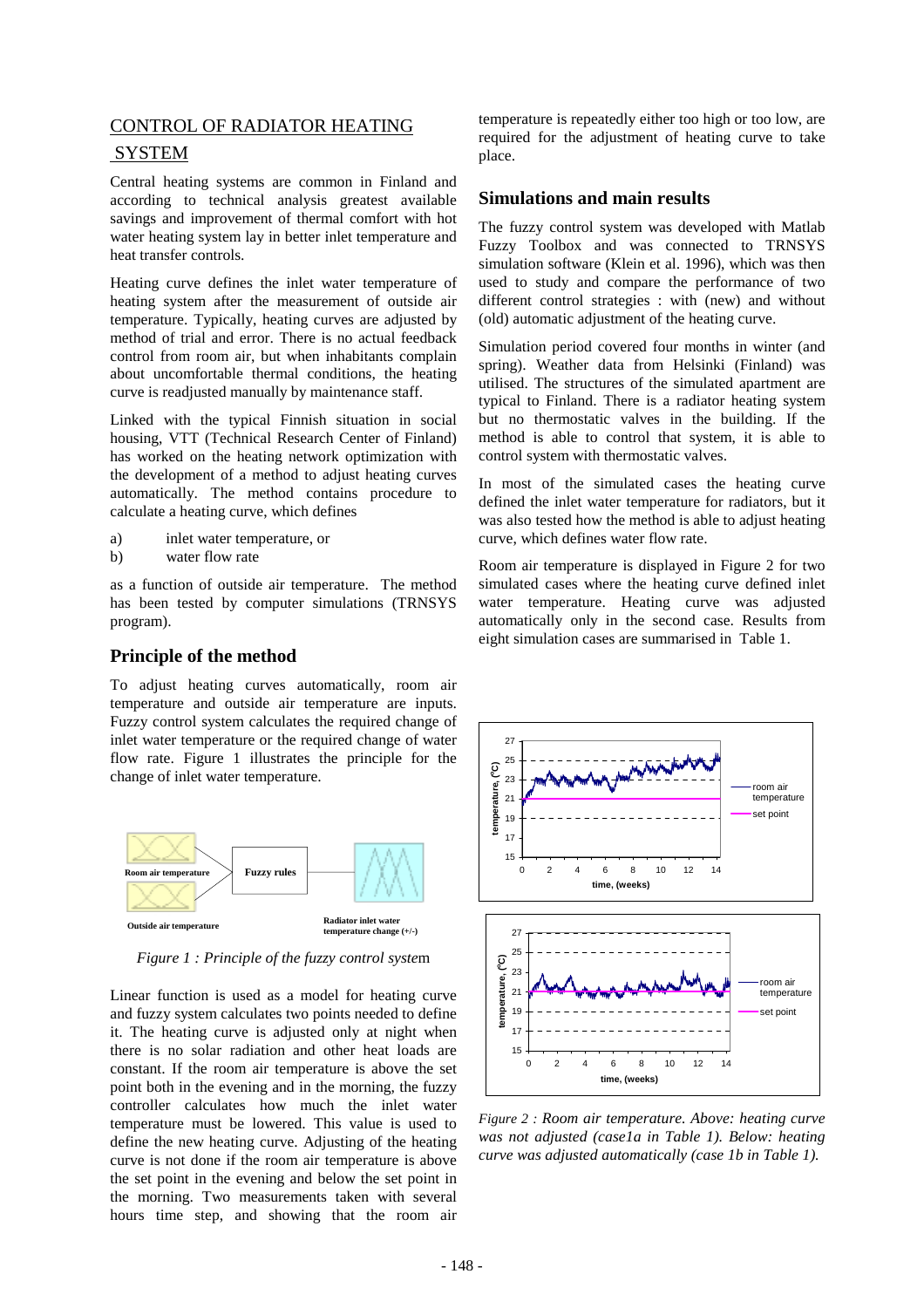Simulations showed good results. Heating curve could be constructed quickly and room air temperatures could be kept close to the set points.

Since the developed method requires measured room air temperatures and these are not always available, another approach was also attempted. Instead of having measured room air temperatures, their estimates were derived from inlet and outlet (returning) water temperatures. In a next step, these estimated room temperatures were used to adjust the heating curve. Unfortunately the simulated results were not as good as in the cases with measured room air temperatures.

*Table 1 : Average room temperature and average difference from set point (21°C) in eight simulated cases where the heating curve defined inlet water temperature*

|                | Is heating | point 1 of    | point 2 of      | average       | average       |
|----------------|------------|---------------|-----------------|---------------|---------------|
|                | curve      | heating       | heating         | room          | difference    |
|                | adjusted   | curve in the  | curve in the    | temperature   | from set      |
|                | automati-  | beginning     | beginning       | in            | point in      |
|                | -cally?    | of            | of              | simulation    | simulation    |
|                |            | simulation    | simulation      | period        | period        |
|                |            | $(^{\circ}C)$ | $({}^{\circ}C)$ | $(^{\circ}C)$ | $(^{\circ}C)$ |
| 1a             | no         | room air:     | room air:       | 23.7          | 2.73          |
|                |            | $-30$         | 10              |               |               |
|                |            | inlet water:  | inlet water:    |               |               |
|                |            | 70            | 35              |               |               |
| 1b             | yes        | same as       | same as         | 21.4          | 0.50          |
|                |            | above         | above           |               |               |
| 2a             | no         | room air:     | room air:       | 23.4          | 2.71          |
|                |            | $-30$         | 10              |               |               |
|                |            | inlet water:  | inlet water:    |               |               |
|                |            | 60            | 40              |               |               |
| 2 <sub>b</sub> | yes        | same as       | same as         | 21.2          | 0.74          |
|                |            | above         | above           |               |               |
| 3a             | no         | room air:     | room air:       | 19.0          | 2.00          |
|                |            | $-30$         | 10              |               |               |
|                |            | inlet water:  | inlet water:    |               |               |
|                |            | 60            | 25              |               |               |
| 3 <sub>b</sub> | yes        | same as       | same as         | 20.9          | 0.57          |
|                |            | above         | above           |               |               |
| 4a             | no         | room air:     | room air:       | 20.8          | 0.54          |
|                |            | $-30$         | 10              |               |               |
|                |            | inlet water:  | inlet water:    |               |               |
|                |            | 70            | 25              |               |               |
| 4 <sub>b</sub> | yes        | same as       | same as         | 21.2          | 0.54          |
|                |            | above         | above           |               |               |

Water flow rate has been constant in the previous simulations. Others simulations have been conducted with a variation of the pump speed. There is supposed to be a frequency converter attached to the pump. In this case, the heating curve is used to define the water flow rate (pump speed) from the outside temperature. In the simulated case (Table 2), the heating curve defining inlet water temperature does not change and the heating curve defining water flow rate is adjusted. The heating curve was found well: the average difference from set point is 0.57 °C.

| Table 2 : Average room temperature and average     |
|----------------------------------------------------|
| difference from set point (21 °C) when the heating |
| curve defining water flow rate is adjusted         |
| <i>automatically.</i>                              |

| point 1 of<br>heating curve in<br>the beginning of<br>simulation | point 2 of<br>heating curve<br>in the<br>beginning of<br>simulation | average room<br>temperature<br>in simulation<br>period | average<br>difference<br>from set<br>point in<br>simulation<br>period |
|------------------------------------------------------------------|---------------------------------------------------------------------|--------------------------------------------------------|-----------------------------------------------------------------------|
| room air:<br>$-30$ °C<br>inlet water:<br>70 °C                   | room air:<br>$10^{\circ}$ C<br>inlet water:<br>$35^{\circ}$ C       | 21.4 °C                                                | $0.57 \text{ °C}$                                                     |

Average temperature of returning water decreased by more than 1.0 °C when compared to constant flow case. Approximately 70% saving in pumping energy can be achieved if automatically adjusted heating curve is used to control a variable speed pump. Heating savings of about 5% could be obtained because the method is able to keep room temperatures better at set points. Absolute annual savings are about 125 Euro in a residential building of  $20000 \text{ m}^3$ .

### SOLAR HOT WATER SYSTEM

The interest on solar hot water production in France, Italy and Greece has been studied by CRES (Center for Renewable Energy Sources). For Finland, the interest of such solar system was not considered enough sufficient for typical social housings.

### **Methodology**

The f-Chart method (Klein et al., 1976) was used for the simulation of the solar water heating systems. It provides a means for estimating the fraction of a total heating load that will be supplied by solar energy for a giving solar heating system. The solar fraction is the percentage of seasonal energy needs of a building covered by a solar collector system. The method is a correlation of the results of many hundreds of thermal performance simulations of solar heating systems.

Using the relevant input data for each country, the fraction of the domestic hot water demand that can be covered by solar energy is calculated for each month. With the appropriate financial information (investment cost, fuel energy cost, etc), the cost efficiency of the system for the different cases is evaluated and compared to a conventional system. Alternative fuel types, oil, electricity and natural gas, are considered for the conventional systems. Information for a representative solar water heating system and its relevant technical and financial data were provided, for each country, by the project partners. Also, typical values of water consumption, weather data and local grid water temperature were used for each national case study.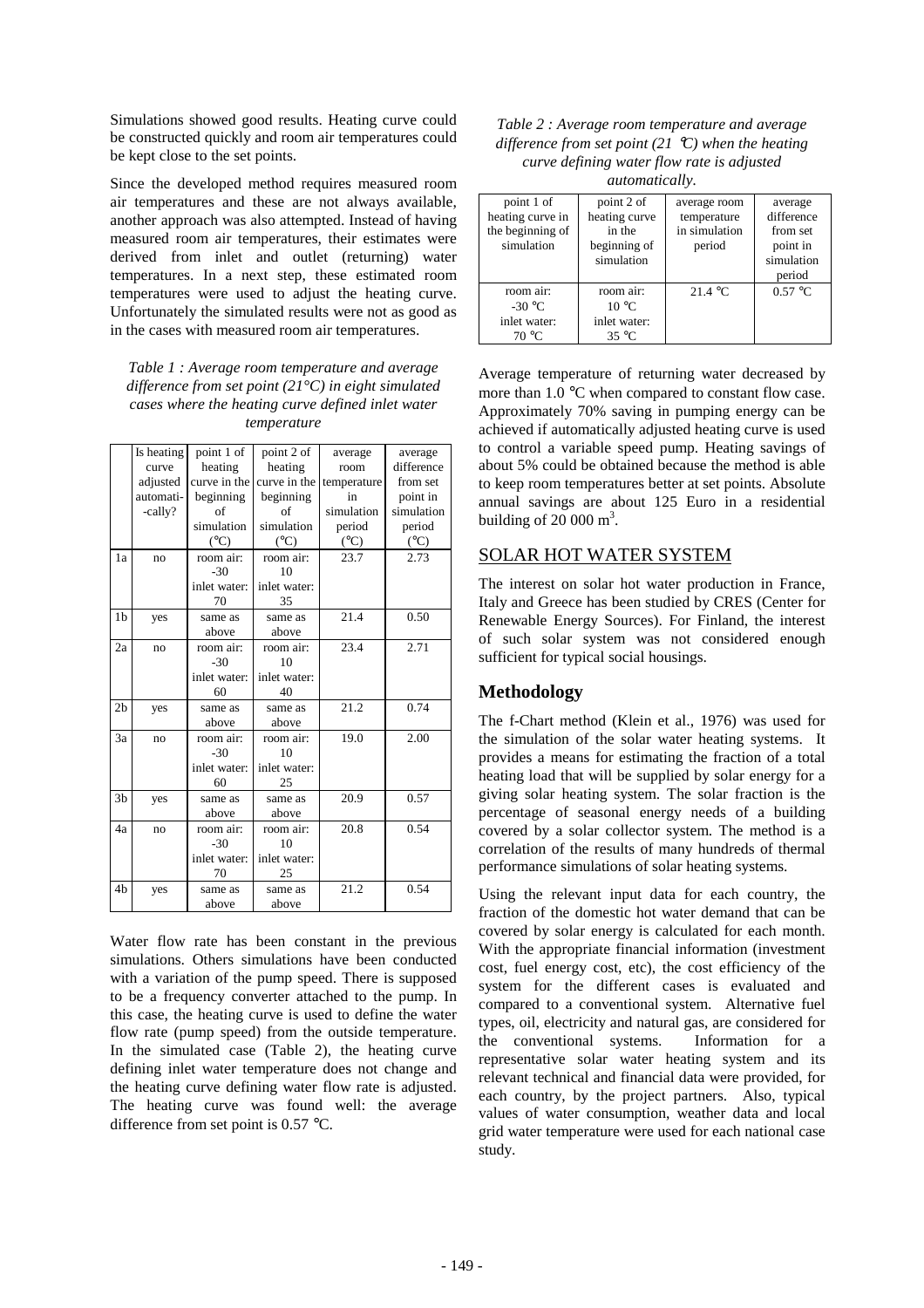#### **Input data for simulations**

The first step has consisted to define for each of the three countries representative solar water heating system and technical and economical characteristics of these systems.

Common solar systems are collective active solar systems in Italy and in France while in Greece typical domestic hot water collectors systems are the thermosiphonic ones.

Characteristic performance values of systems and the corresponding financial values for each countries are given in Table 3.

*Table 3 : Characteristic data for typical solar systems* 

|                                                                                   | <b>ITALY</b>                   | <b>GREECE</b>                  | <b>FRANCE</b>                     |
|-----------------------------------------------------------------------------------|--------------------------------|--------------------------------|-----------------------------------|
| Hot<br>daily<br>water<br>consumption (lt/person)                                  | 50                             | 70                             | 40                                |
| <b>Collector Data</b>                                                             |                                |                                |                                   |
| Test slope parameter (Fr<br>UI). $W/m^2$ <sup>o</sup> C of the<br>solar collector | 6                              | 6                              | 6                                 |
| Test intercept parameter<br>$(Fr (ta)n)$ of the solar<br>collector                | 0.82                           | 0.82                           | 0.82                              |
| Optimal<br>storage<br>tank<br>capacity                                            | 50 $lt/m2$                     | $70 \text{ lb/m}^2$            | 50 $\frac{\text{lt}}{\text{m}^2}$ |
| Typical area of solar<br>collectors $(m^2/person)$                                | $\mathbf{1}$                   | $\mathbf{1}$                   | 1                                 |
| Number of glass covers                                                            | $1$ (single-<br>glazed)        | $1$ (single-<br>glazed)        | 1 (single-<br>glazed)             |
| Collector flow rate                                                               | 0.015<br>kg/sec/m <sup>2</sup> | 0.015<br>kg/sec/m <sup>2</sup> | 0.025<br>kg/sec/m <sup>2</sup>    |
| <b>Financial data</b>                                                             |                                |                                |                                   |
| Total cost of<br>system<br>(installed)                                            | 660<br>Euro/ $m^2$             | 400<br>Euro/m <sup>2</sup>     | 686<br>Euro/m <sup>2</sup>        |
| Cost of electricity                                                               | 0.24<br>Euro/kWh               | 0.07<br>Euro/kWh               | 0.08/0.05<br>Euro/kWh             |

The slope parameter (coefficient of global thermal losses of the collector, K) and intercept parameter (optical factor, B) defines the intrinsec thermal quality of the solar collector. The effectiveness of the solar collector  $(\eta)$  is a function of the external temperature  $(T_{ext})$ , the average temperature in the collector  $(T_m)$ , and the global solar radiation (E) according to the following expression :

$$
\eta = B - K(\frac{Tm-Text}{E})
$$

 Simulations have been conducted for the cases of Athens in Greece, Firenze in Italy, Trappes and Bordeaux in France.

#### **Results**

The monthly global solar radiation in Athens is about 13.5% higher than in Florence and in Bordeaux and about 24.5 % higher than in Trappes. The different design values of hot water daily consumption in the different countries - 70  $lt/m^2$ /person in Greece instead of 50 lt/m<sup>2</sup>/person in Italy and 40 lt/m<sup>2</sup>/person in France, results to different demands of total water heating.

The combination of different solar radiation levels and daily hot water demands in the examined areas, leads to about the same value of the solar fraction f for the 3 cases, with the area of Trappes presenting slightly lower numbers (Figure 3). Globally, solar covering could represent about 40%-50% of the total domestic hot water demands.



*Figure 3 : Montly distribution of the solar fraction f* 

Due to the higher design value of hot water energy consumption in Greece, it appears that the total auxiliary energy required for hot water is higher in Athens and lower in Bordeaux, as it is shown in Figure 4.



*Figure 4 : Monthly distribution of the auxiliary energy demand for hot water.* 

If we assume the same daily energy consumption in all examined areas, 40 or 50 lt/m<sup>2</sup>/person, we find that in Greece, the solar fraction f exceeds with great difference the other areas, reaching values in July of 0.948 (for 40  $lt/m^2/person$ ) and 0.877 (for 50  $lt/m^2$ /person).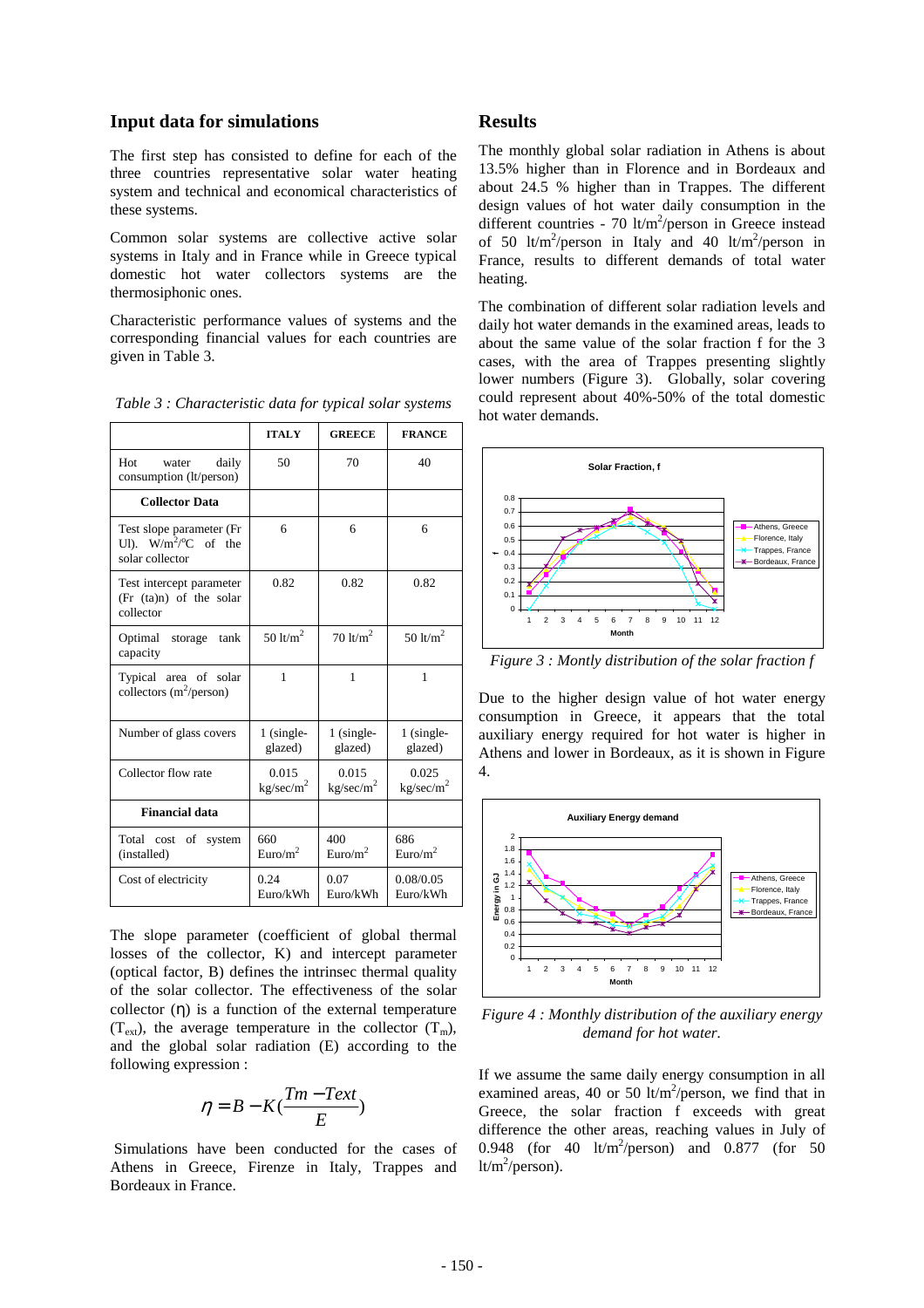The difference in the  $1<sup>st</sup>$  year fuel cost and savings for the different examined areas, is shown in Figure 5. The cost of electricity in Greece is cheaper that in Italy and this is the reason that the first year fuel cost and first year fuel savings for an electrical hot water system in Italy are about 45% higher. The cost for initial investment is lower in Greece because of the low price of flat plate collectors. The investment costs don't take into account any subventions.



*Figure 5 : 1st year cost, 1st year fuel saving and initial investment for the different site, for electricity as auxiliary energy source.* 

# DUAL FLOW VENTILATION SYSTEMS

EDF has studied for France, Italy and Greece the interest of dual flow ventilation systems with heat recovery, system quite common in Finland and in northern Europe. In France, the general adopted system is either single flow or natural ventilation and in Italy and in Greece, it is natural ventilation. It seemed interesting to study the potential saving of using heat recovery in less rigorous climate than North, as a part of a renovation system. Preheated air through heat recovery can also increase thermal comfort and save energy in winter.

A dual flow ventilation system (Figure 6) is structured according to two distinct networks :

- the circuit of extracted air, similar to a single flow exhaust ventilation system
- the circuit of fresh pre-heated air which is constituted of a collective air inlet, of air supply fan and of the distribution collective network to supply pre-heated air in dwellings.

A plate heat exchanger is implemented at the crossroads of these two circuits.



PA : Fresh air inlet R : Exhaust air BI : Outlet grille BE : Return air inlet

*Figure 6 : Principle of dual flow ventilation system*  Initial investment Rooms Service rooms

# **Methodology**

The study took place in three stages:

- definition of the configurations to be studied, and identification of the data necessary for modelling.

- gathering data thanks to the active participation of project partners, and data harmonisation,

- modelling by the CA-SIS tool and analysis of results.

The CA-SIS software developed by EDF R&D (Hartmann O. et al., 2000) is a dynamic thermal simulation tool for buildings based on hourly time steps. It determines the consumption and energy costs of all uses of a building (heating, air conditioning, ventilation, sanitary hot water, lighting…), according to tariff bands. It is especially designed for:

- forecasting costs and energetic consumptions of all energy uses,

- comparing systems and energies,
- determining an energy optimisation.

CA-SIS, which uses TRNSYS, is based on a combination of models, which makes it a flexible software package. The CA-SIS library currently contains more than sixty models and can be enriched according to need.

In each country studied (France, Italy and Greece), the heating solutions envisaged was an electrical solution (convectors). In each configuration, single and dual flow ventilations were compared, in terms of energy consumption, energy costs, investment costs and thermal comfort.

Three typical buildings have been defined : a French typical building, a Greek building and an Italian building, each one representative of the existing social buildings of each country. These typical buildings have been modelled with the CA-SIS tool, systems have been sized and modelled with CA-SIS tool.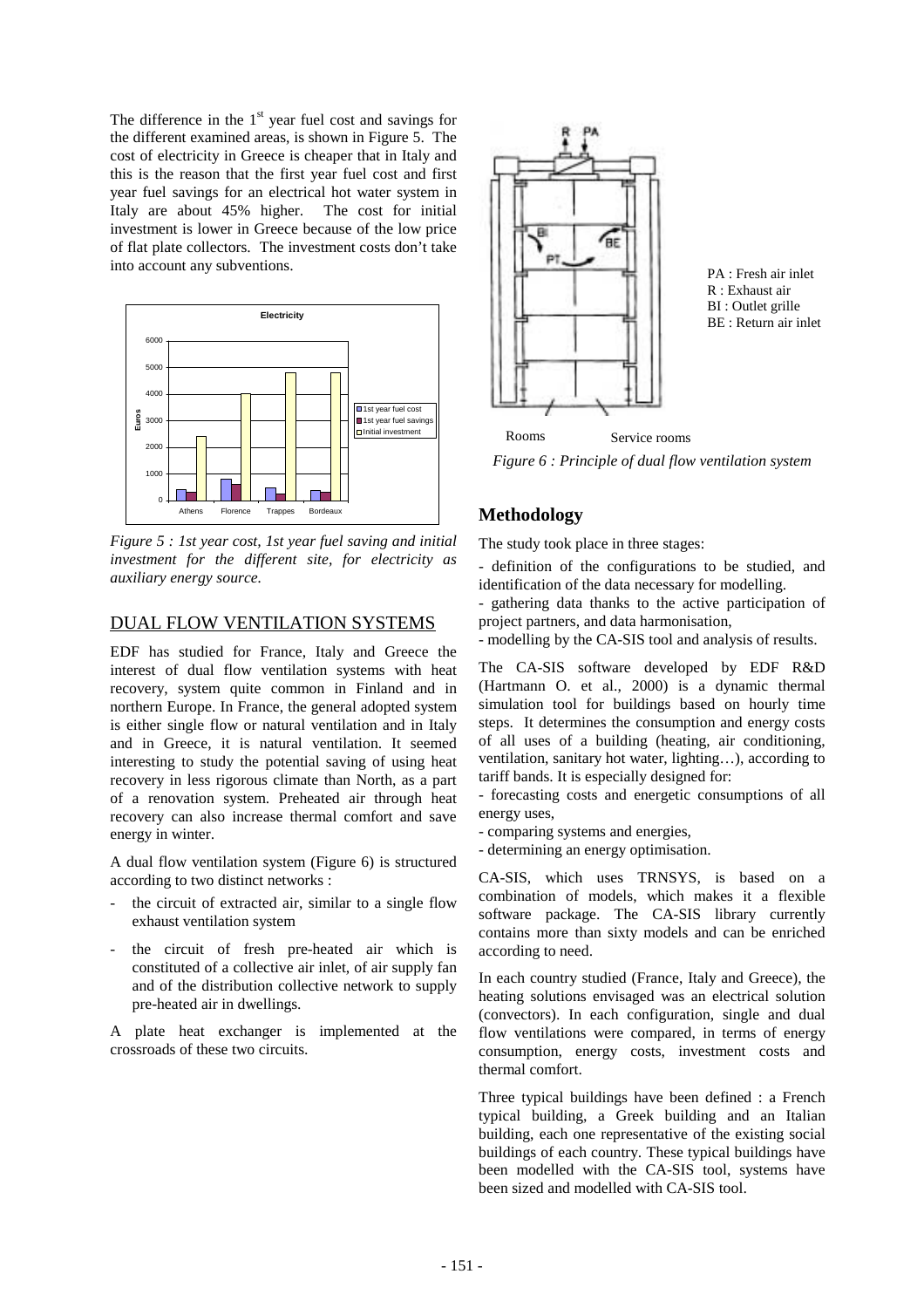#### **Input data for simulations**

Room air temperature was set at 21°C. Internal energy loads is taken to be 100 Wh/m<sup>2</sup>.day, distributed throughout the day according to a standard occupancy profile. Ventilation was assumed to operate permanently at a constant rate in summer and in winter. Effectiveness of the heat exchanger is assumed to be 60%. The recovery system cannot be by-passed (in particular during summer period). Heat emitters were sized to satisfy heating requirements without internal and solar energy contribution. A set point of 19°C was taken into consideration.

The Table 4 shows the main assumptions adopted for each country.

|        | Ventilation<br>rate<br>vol/h | Insulation<br>performance<br>W/m <sup>3</sup> °C | Infiltra-<br>tion<br>vol/h | Climate<br>severity<br>(DJUb18) | Energy<br>costs<br>$\epsilon$ cts/kWh |
|--------|------------------------------|--------------------------------------------------|----------------------------|---------------------------------|---------------------------------------|
| France | 0.9                          | 0.82                                             | 0.46                       | 2644                            | Elec<br>7.78/4.82                     |
| Italy  | 0.4                          | 0.48                                             | 0.48                       | 1754                            | Elec<br>$\ddot{\phantom{a}}$<br>24.5  |
| Greece | 0.17                         | 1.67                                             | 0.80                       | 998                             | Elec: 7.2                             |

*Table 4 : Buildings assumptions* 

The factor of ventilation flow rates presents a wide variation between studied countries. Ventilation flow rates are based on typical and average values considered in each country in case both of single flow ventilation and of potential dual flow ventilation systems. Technical recommendations and regulations according to this parameter can differs a lot according to the context of the locality and the practise.

#### **Main results**

Results are based on one year of simulation. The Table 5 and the Table *6* presents energy consumptions and costs for heating and ventilation uses of the building.

*Table 5 : Heating and ventilation consumptions* 

|        | Single flow<br>ventilation<br>$kWh/m^2$ | Dual flow<br>ventilation<br>$kWh/m^2$ | Energy<br>reduction<br>kWh/m <sup>2</sup> |
|--------|-----------------------------------------|---------------------------------------|-------------------------------------------|
| France | 266                                     | 229                                   | $37(-14%)$                                |
| Italy  | 101                                     | 96                                    | 5(.6%)                                    |
| Greece | 164                                     | 161                                   | $3(-1%)$                                  |

The introduction of dual flow ventilation to replace single flow ventilation would result in energy savings and costs of 14% in France, 6% in Italy and 1% in Greece. In Greece, rate of air change is very low which, when combined with a clement climate, makes dual flow ventilation a non-viable option.

|  |  | Table 6 : Heating and ventilation costs |  |
|--|--|-----------------------------------------|--|
|--|--|-----------------------------------------|--|

|        | Single flow<br>ventilation<br>€INC.<br>VAT/m <sup>2</sup> | Dual flow<br>ventilation<br>$\in$ INC.<br>VAT/m <sup>2</sup> | <b>Cost Savings</b><br>€INC.<br>VAT/m <sup>2</sup> |
|--------|-----------------------------------------------------------|--------------------------------------------------------------|----------------------------------------------------|
| France | 23.50                                                     | 20.23                                                        | $3.27(-14%)$                                       |
| Italy  | 24.85                                                     | 23.45                                                        | $1.40(-6%)$                                        |
| Greece | 11.78                                                     | 11.61                                                        | $0.17(-1%)$                                        |

The additional investment costs of dual flow ventilation and associated return on investment are shown in the Table 7.

|  |                                     |  |  | Table 7 : Extra investment costs and return on |  |
|--|-------------------------------------|--|--|------------------------------------------------|--|
|  | investment of dual flow ventilation |  |  |                                                |  |

|        | Extra<br>investment<br>cost<br>€INC.<br>VAT/m <sup>2</sup> | Energy<br>cost gain<br>€INC.<br>VAT/m <sup>2</sup> | Time to return<br>on investment<br>years |
|--------|------------------------------------------------------------|----------------------------------------------------|------------------------------------------|
| France | 17.6                                                       | 3.27                                               |                                          |
| Italy  | 22.1                                                       | 1.40                                               | 16                                       |
| Greece | 27.5                                                       | 0.17                                               | >100                                     |

The extra investment cost represents the difference between the installation of a dual flow ventilation system into an existing building and the installation of a single flow ventilation system. For the single flow ventilation, the cost installation takes into account the price of extraction grids, fans and extraction network. In the case of the dual flow ventilation systems, the cost considers in addition the plate exchanger, the supply distribution networks and air supply fan.

The over investment cost of dual flow ventilation differs by country. This is due to the threshold effect in terms of the equipment available (size of the heat recovery unit) in the target building. The differences are therefore not directly the result of national factors, but of the layout of the studied buildings in which the equipment is installed, and equipment size in relation to the building. The return on investment are acceptable in France. However, in quantitative terms, a degree of prudence is necessary, given the substantial contribution to the output figures of the initial assumptions. In Greece and Italy, on the other hand, it would appear that dual flow ventilation may be not be applicable.

In terms of comfort aspects, dual flow ventilation when modelled had very little impact on summer comfort. Slight overheating was observed on some very hot days, given that by-passing the heat recovery system was disallowed. The introduction of a heat recovery system on extracted air makes it possible by preheating the supply air to mitigate the thermal discomfort